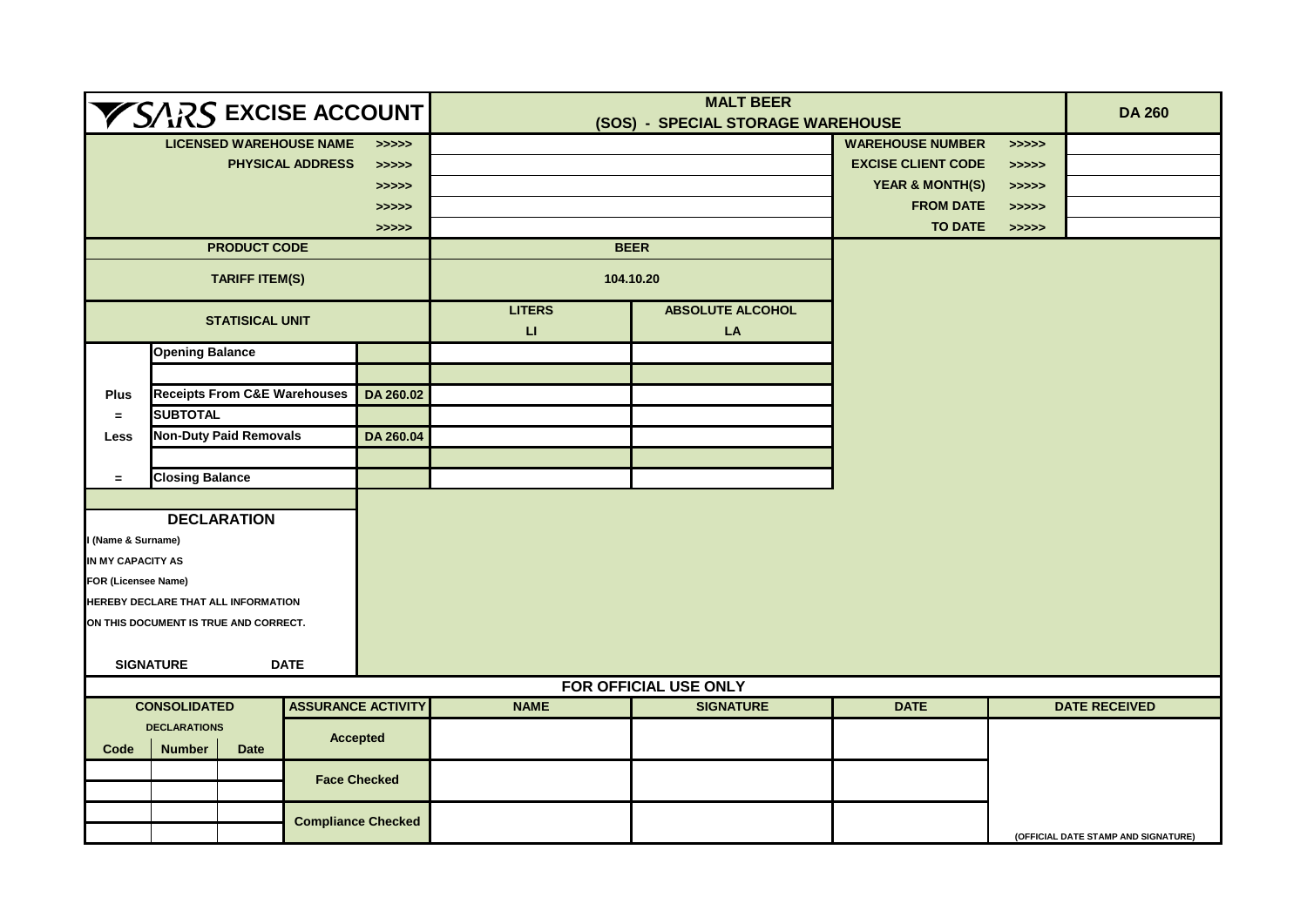| <b>EXCISE ACCOUNT SCHEDULE</b>          |                                                |                                                |               |                                   |                                                   |                                                   |             |
|-----------------------------------------|------------------------------------------------|------------------------------------------------|---------------|-----------------------------------|---------------------------------------------------|---------------------------------------------------|-------------|
| <b>RECEIPTS FROM C&amp;E WAREHOUSES</b> |                                                |                                                |               | (SOS) - SPECIAL STORAGE WAREHOUSE |                                                   | DA 260.02                                         |             |
|                                         | LICENSED WAREHOUSE NAME >>>>>                  |                                                | $\mathbf 0$   |                                   | <b>WAREHOUSE NUMBER</b>                           | $\Rightarrow \Rightarrow \Rightarrow \Rightarrow$ | $\mathbf 0$ |
|                                         |                                                | PHYSICAL ADDRESS >>>>>                         | $\mathbf 0$   |                                   | <b>EXCISE CLIENT CODE</b>                         | >>>>>                                             | $\mathbf 0$ |
|                                         |                                                | >>>>>                                          | 0             |                                   | <b>YEAR &amp; MONTH(S)</b>                        | $\Rightarrow \Rightarrow \Rightarrow \Rightarrow$ | $\mathbf 0$ |
|                                         |                                                | >>>>>                                          | 0             |                                   | <b>FROM DATE</b>                                  | $\Rightarrow \Rightarrow \Rightarrow \Rightarrow$ | 1900/01/00  |
|                                         |                                                | > >> > >                                       |               | <b>TO DATE</b>                    | $\Rightarrow \Rightarrow \Rightarrow \Rightarrow$ | 1900/01/00                                        |             |
|                                         | <b>PRODUCT CODE</b>                            |                                                | <b>BEER</b>   |                                   |                                                   |                                                   |             |
|                                         | <b>TARIFF ITEM(S)</b>                          |                                                | 104.10.20     |                                   |                                                   |                                                   |             |
|                                         | <b>SUPPORTING DOCUMENTS</b>                    |                                                |               |                                   |                                                   |                                                   |             |
|                                         | (Official Declarations / Commercial Documents) |                                                | <b>LITERS</b> | <b>ABSOLUTE ALCOHOL</b>           |                                                   |                                                   |             |
| <b>TYPE</b>                             | <b>NUMBER</b>                                  | <b>DATE</b>                                    | $\sqcup$      | ${\sf LA}$                        |                                                   |                                                   |             |
|                                         |                                                | <b>BROUGHT FORWARD FROM PREVIOUS DA 260.02</b> |               |                                   |                                                   |                                                   |             |
|                                         |                                                |                                                |               |                                   |                                                   |                                                   |             |
|                                         |                                                |                                                |               |                                   |                                                   |                                                   |             |
|                                         |                                                |                                                |               |                                   |                                                   |                                                   |             |
|                                         |                                                |                                                |               |                                   |                                                   |                                                   |             |
|                                         |                                                |                                                |               |                                   |                                                   |                                                   |             |
|                                         |                                                |                                                |               |                                   |                                                   |                                                   |             |
|                                         |                                                |                                                |               |                                   |                                                   |                                                   |             |
|                                         |                                                |                                                |               |                                   |                                                   |                                                   |             |
|                                         |                                                |                                                |               |                                   |                                                   |                                                   |             |
|                                         |                                                |                                                |               |                                   |                                                   |                                                   |             |
|                                         |                                                |                                                |               |                                   |                                                   |                                                   |             |
|                                         |                                                |                                                |               |                                   |                                                   |                                                   |             |
|                                         |                                                |                                                |               |                                   |                                                   |                                                   |             |
|                                         |                                                |                                                |               |                                   |                                                   |                                                   |             |
|                                         |                                                |                                                |               |                                   |                                                   |                                                   |             |
|                                         |                                                |                                                |               |                                   |                                                   |                                                   |             |
|                                         |                                                |                                                |               |                                   |                                                   |                                                   |             |
|                                         |                                                |                                                |               |                                   |                                                   |                                                   |             |
|                                         |                                                |                                                |               |                                   |                                                   |                                                   |             |
|                                         |                                                | BTOTALS CARRIED FORWARD TO NEXT DA 260.02      |               |                                   |                                                   |                                                   |             |
|                                         |                                                | <b>GRAND TOTALS CARRIED FORWARD TO DA 260</b>  |               |                                   |                                                   |                                                   |             |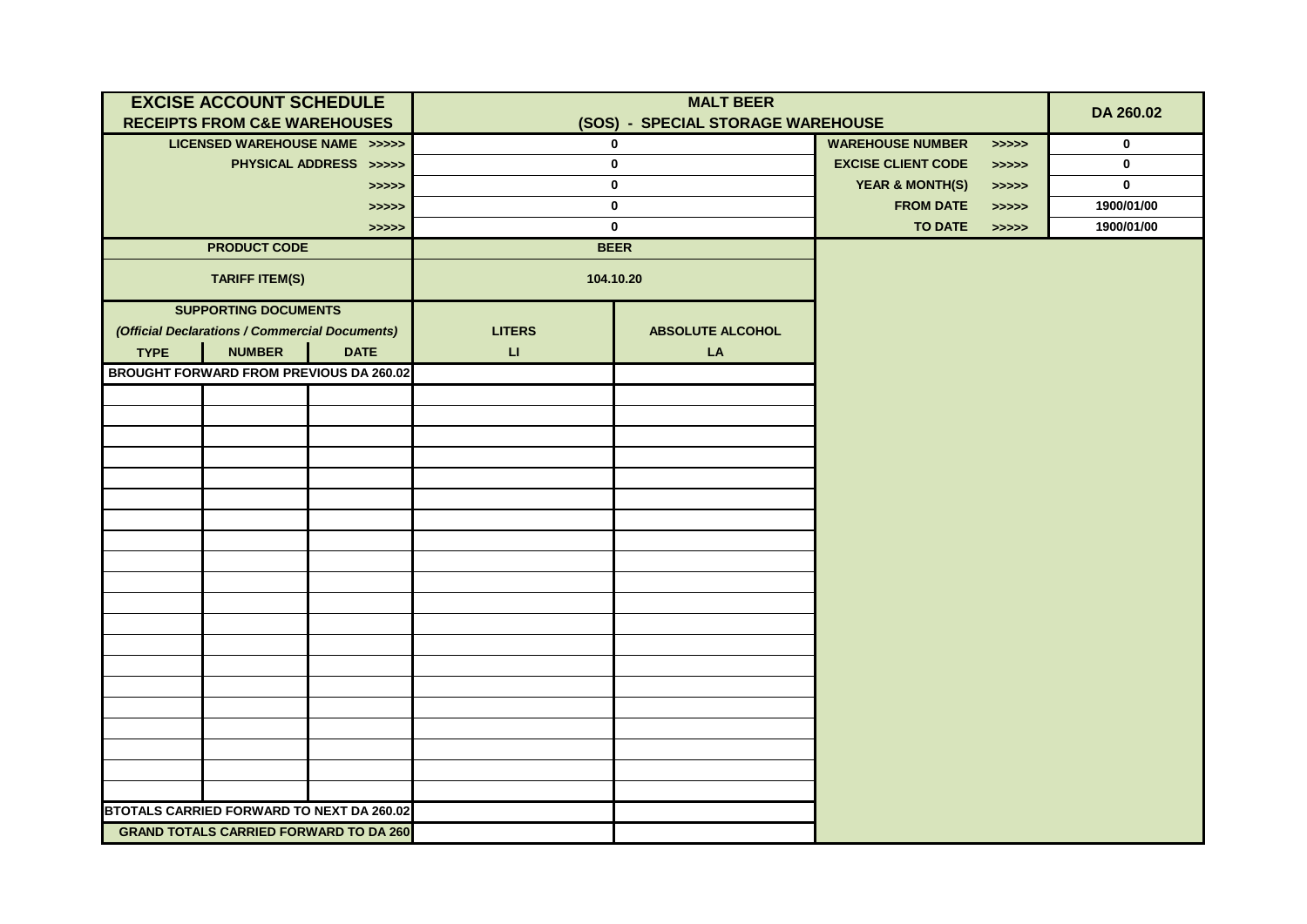| <b>EXCISE ACCOUNT SCHEDULE</b>                                |                       |                               |             | <b>MALT BEER</b> |                                   |                            |       | DA 260.04   |
|---------------------------------------------------------------|-----------------------|-------------------------------|-------------|------------------|-----------------------------------|----------------------------|-------|-------------|
| SUMMARY OF NON-DUTY PAID REMOVALS                             |                       |                               |             |                  | (SOS) - SPECIAL STORAGE WAREHOUSE |                            |       |             |
|                                                               |                       | LICENSED WAREHOUSE NAME >>>>> |             | $\mathbf 0$      |                                   | <b>WAREHOUSE NUMBER</b>    | >>>>> | $\mathbf 0$ |
|                                                               |                       | <b>PHYSICAL ADDRESS</b>       | >>>>>       | $\bf{0}$         |                                   | <b>EXCISE CLIENT CODE</b>  | >>>>> | $\mathbf 0$ |
|                                                               |                       |                               | >>>>>       | $\bf{0}$         |                                   | <b>YEAR &amp; MONTH(S)</b> | >>>>> | $\mathbf 0$ |
|                                                               |                       |                               | >>>>>       | $\mathbf{0}$     |                                   | <b>FROM DATE</b>           | >>>>> | 1900/01/00  |
|                                                               |                       |                               | >>>>>       | $\mathbf 0$      |                                   | TO DATE >>>>>              |       | 1900/01/00  |
|                                                               | <b>PRODUCT CODE</b>   |                               |             | <b>BEER</b>      |                                   |                            |       |             |
|                                                               | <b>TARIFF ITEM(S)</b> |                               |             | 104.10.20        |                                   |                            |       |             |
|                                                               |                       | <b>SUPPORTING DOCUMENT</b>    |             |                  |                                   |                            |       |             |
| <b>REBATED REMOVALS</b>                                       | <b>TYPE</b>           | <b>NUMBER</b>                 |             | <b>LITERS</b>    | <b>ABSOLUTE ALCOHOL</b>           |                            |       |             |
| <b>SCHEDULE 6 REBATE ITEN</b>                                 |                       |                               | <b>DATE</b> | Ц                | LA                                |                            |       |             |
|                                                               |                       |                               |             |                  |                                   |                            |       |             |
|                                                               |                       |                               |             |                  |                                   |                            |       |             |
|                                                               |                       |                               |             |                  |                                   |                            |       |             |
|                                                               |                       |                               |             |                  |                                   |                            |       |             |
|                                                               |                       |                               |             |                  |                                   |                            |       |             |
| <b>REMOVAL TYPE:</b>                                          |                       |                               |             |                  |                                   |                            |       |             |
| <b>BONDED REMOVALS TO RSA WAREHOUSES</b>                      |                       |                               |             |                  |                                   |                            |       |             |
| Product Removed To C&E Warehouses Within The RSA              |                       |                               |             |                  |                                   |                            |       |             |
| <b>REMOVAL TYPE:</b>                                          |                       |                               |             |                  |                                   |                            |       |             |
| <b>BONDED REMOVALS TO BLNS WAREHOUSES</b>                     |                       |                               |             |                  |                                   |                            |       |             |
| <b>Product Removed To C&amp;E Warehouses Within The BLNS</b>  |                       |                               |             |                  |                                   |                            |       |             |
| <b>REMOVAL TYPE:</b>                                          |                       |                               |             |                  |                                   |                            |       |             |
| <b>EXPORT REMOVALS</b>                                        |                       |                               |             |                  |                                   |                            |       |             |
| <b>Product Removed To Countries Outside The SACU</b>          |                       |                               |             |                  |                                   |                            |       |             |
| <b>REMOVAL TYPE:</b>                                          |                       |                               |             |                  |                                   |                            |       |             |
| <b>DEPARTMENTAL DUTY PAID</b>                                 |                       |                               |             |                  |                                   |                            |       |             |
| <b>Product Removed Duty Paid Per Departmental Declaration</b> |                       |                               |             |                  |                                   |                            |       |             |
| <b>GRAND TOTALS CARRIED FORWARD TO DA 260</b>                 |                       |                               |             |                  |                                   |                            |       |             |